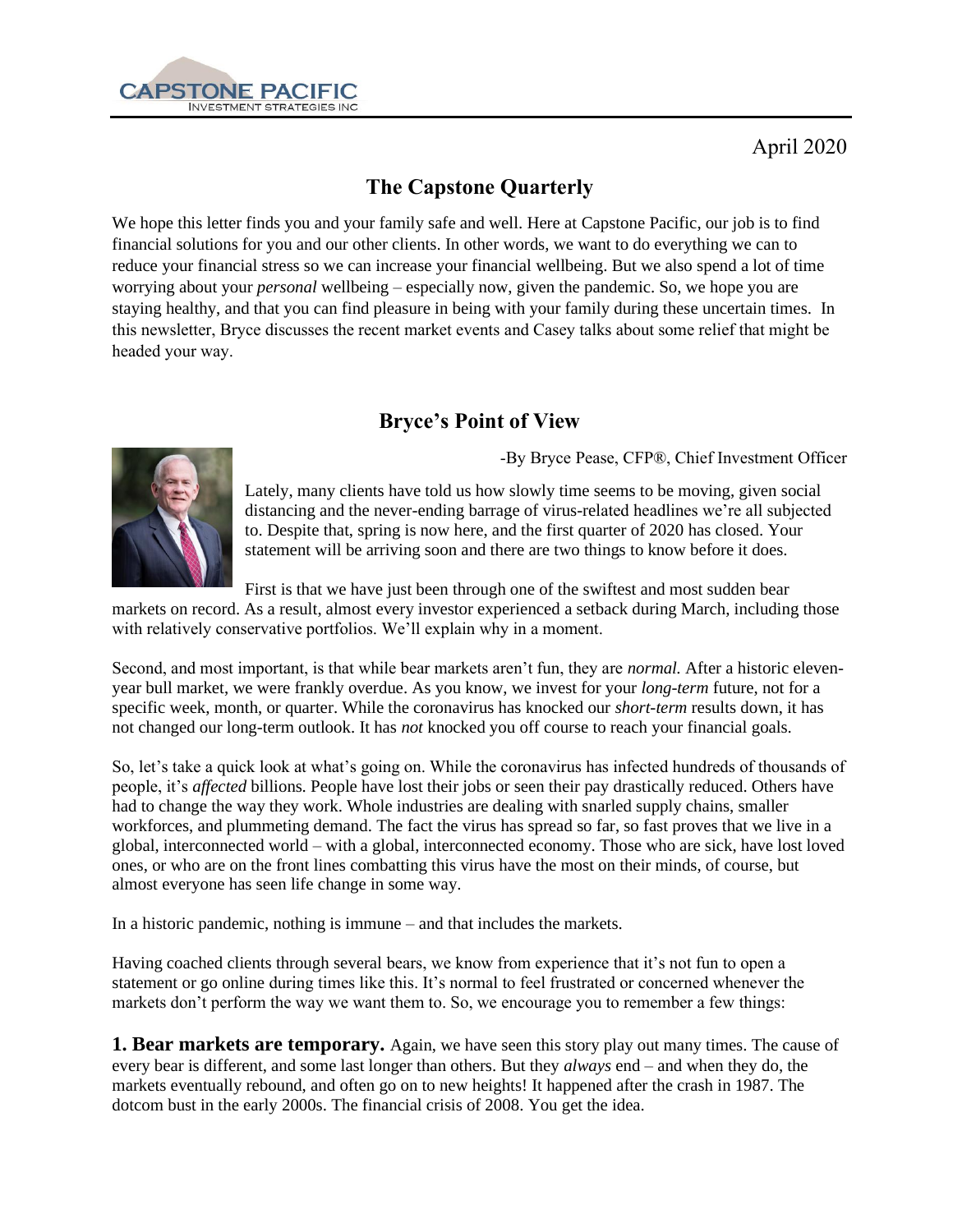#### **2. Epidemics usually don't affect the markets for very long.**

While we may see more volatility in the short term as the markets take time to settle, remember that we're invested for the *long term*. The day-to-day noise of the markets is just that: Noise. Our job is to filter out that noise and keep you focused on what's really important: Your long-term goals. In fact, during recent conversations with our clients, most have told us some variation of this: *"I'm not stressing about it too much. I know the markets will recover eventually."* This is the exact right attitude to have! It's what all great long-term investors have in common – and thankfully, it's the attitude our clients are currently displaying.

We've been sending out updates regularly over the last month as to how we were attempting to protect clients on the downside. The markets were down over 30% at one point, and while our clients were not down nearly that much, they were still down, and we are not happy with that. All of us at Capstone have our personal money in the same models as our clients so we understand the highs and lows firsthand that our clients are feeling.

So, here's our advice: When you get your statement, simply nod, and remember that our team will keep stressing about your money so that you don't have to. Of course, if you have *any* questions or concerns about your statement, please don't hesitate to give us a call. That's what we're here for. At one point we were 100% out of the stock market for most of our accounts. Bond accounts were switched mostly to very short-term U.S. treasuries, T-Bills and treasury bonds. Our reasoning is we are trying to protect principal especially since the general bond markets have started to wobble a bit.

Your statement will also show we have returned to the stock market and bought many of the same funds for less than we sold them. We also included a couple of new funds. Since no one knows if the market has bottomed out yet we may have to make some adjustments going forward.

But in the meantime, remember this: We've studied the situation. We've been warning about this for years. We are crunching the numbers. We've reviewed every stone and left none unturned. After doing that, do you know what we found?

You're still on course. It's not the end of the world! The best is yet to come.

We're excited about what the future holds. We hope you are, too. So, stay safe and stay healthy.

## **Casey's Corner**

-By Casey Morris, CFP®



## **The CARES Act and Tax Emergency Declaration**

The CARES Act (Coronavirus Aid, Relief, and Economic Security Act) was signed into law on Friday, March  $27<sup>th</sup>$ . It's a massive, \$2 trillion stimulus package designed to help everything from hospitals, to individuals, to businesses large and small, providing some relief due to the economic

hardships created by the Coronavirus disease.

There are a lot of parts to this Act, so I'd like to touch on a couple of the relevant details:

- The Treasury Department will send a one-time direct payment of up to \$1,200 per eligible individual and \$500 per qualifying child under age 17. The amounts will be phased out for taxpayers with Adjusted Gross Income (AGI) over \$75,000, or \$150,000 for Married Filing Joint.
- It is a credit against 2020 taxes that may be advanced now as a cash payment by using 2019 or 2019 tax return information. The law treats it as an overpayment and therefore not taxable. Most individuals won't have to take any action to receive this money.